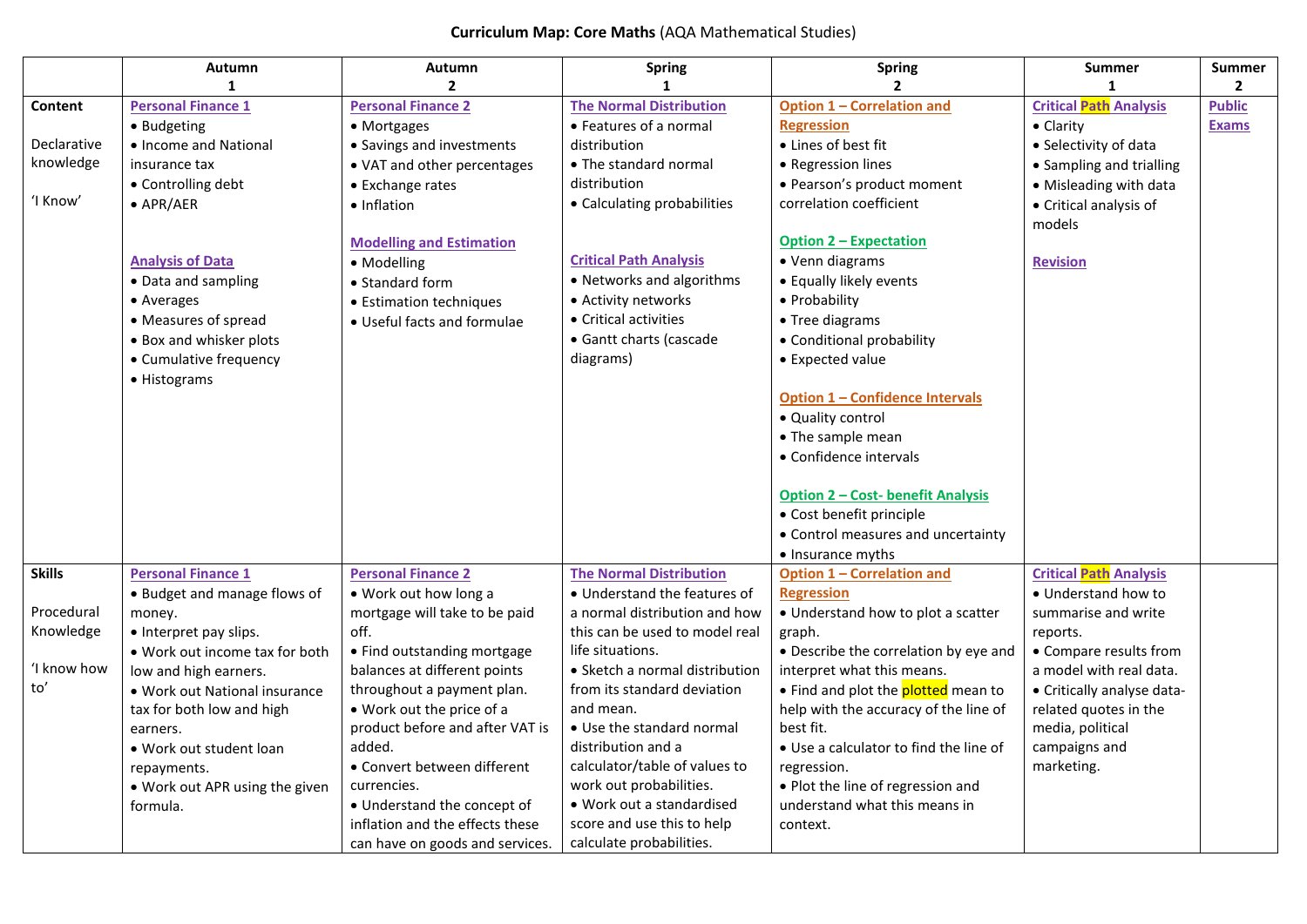| . Work out the value of an     |                                 |                                  | • Use the equation of a regression      |  |
|--------------------------------|---------------------------------|----------------------------------|-----------------------------------------|--|
| instalment when paying back a  | <b>Modelling and Estimation</b> | <b>Critical Path Analysis</b>    | line to predict information.            |  |
| loan.                          | · Using familiar quantities, or | • Represent compound             | • Use a calculator to calculate         |  |
| • Calculate the AER of an      | quantities that are easier to   | projects by activity networks.   | Pearson's Moment Correlation            |  |
| investment.                    | estimate, answer real life      | • Use early time and late time   | Coefficient and understand what this    |  |
| • Work out the interest        | estimation questions.           | algorithms to identify critical  | means in context.                       |  |
| accumulated knowing the AER    | . Work with putting very large  | activities and find the critical |                                         |  |
| or nominal rate.               | and very small numbers in and   | path(s).                         | <u> Option 2 – Expectation</u>          |  |
|                                | out of standard form.           | • Use Gantt charts to present    | • Understand how to construct a         |  |
| <b>Analysis of Data</b>        | • State assumptions you are     | project activities.              | Venn diagram to represent a given       |  |
| • The advantages and           | making whilst answering an      |                                  | set of data.                            |  |
| disadvantages of different     | estimation style question.      |                                  | • Understand how to read                |  |
| sampling techniques.           |                                 |                                  | probabilities from a Venn diagram       |  |
| • Describe different sampling  |                                 |                                  | including when notation is used.        |  |
| techniques and when they       |                                 |                                  | • Understand how to construct a         |  |
| should be used.                |                                 |                                  | tree diagram.                           |  |
| • Define different data terms. |                                 |                                  | • Understand how to calculate           |  |
| . Work out different averages. |                                 |                                  | probabilities from a tree diagram,      |  |
| • Represent data in a stem and |                                 |                                  | including the use of notation.          |  |
| leaf diagram.                  |                                 |                                  | • Understand how to calculate           |  |
| . Work with the inter-quartile |                                 |                                  | conditional probabilities.              |  |
| range, range, and standard     |                                 |                                  | • Understand how to estimate            |  |
| deviation.                     |                                 |                                  | probabilities and expected              |  |
| • Construct and interpret box  |                                 |                                  | outcomes.                               |  |
| and whisker plots.             |                                 |                                  |                                         |  |
| • Find averages from a         |                                 |                                  | <b>Option 1 - Confidence Intervals</b>  |  |
| frequency table.               |                                 |                                  | • Be able to work out the standard      |  |
| • Construct and interpret a    |                                 |                                  | error.                                  |  |
| cumulative frequency diagram.  |                                 |                                  | • Understand the term confidence        |  |
| • Construct and interpret      |                                 |                                  | intervals and how they can be used      |  |
| histograms.                    |                                 |                                  | to give a range of possibilities rather |  |
|                                |                                 |                                  | than a single point estimate.           |  |
|                                |                                 |                                  | • Be able to construct confidence       |  |
|                                |                                 |                                  | intervals.                              |  |
|                                |                                 |                                  |                                         |  |
|                                |                                 |                                  | <b>Option 2 - Cost-benefit Analysis</b> |  |
|                                |                                 |                                  | • Use the cost-benefit principle to     |  |
|                                |                                 |                                  | work out if taking an action will       |  |
|                                |                                 |                                  | result in a benefit greater than the    |  |
|                                |                                 |                                  | cost.                                   |  |
|                                |                                 |                                  | • Understand how to manage risk by      |  |
|                                |                                 |                                  | taking steps called control measures.   |  |
|                                |                                 |                                  |                                         |  |
|                                |                                 |                                  |                                         |  |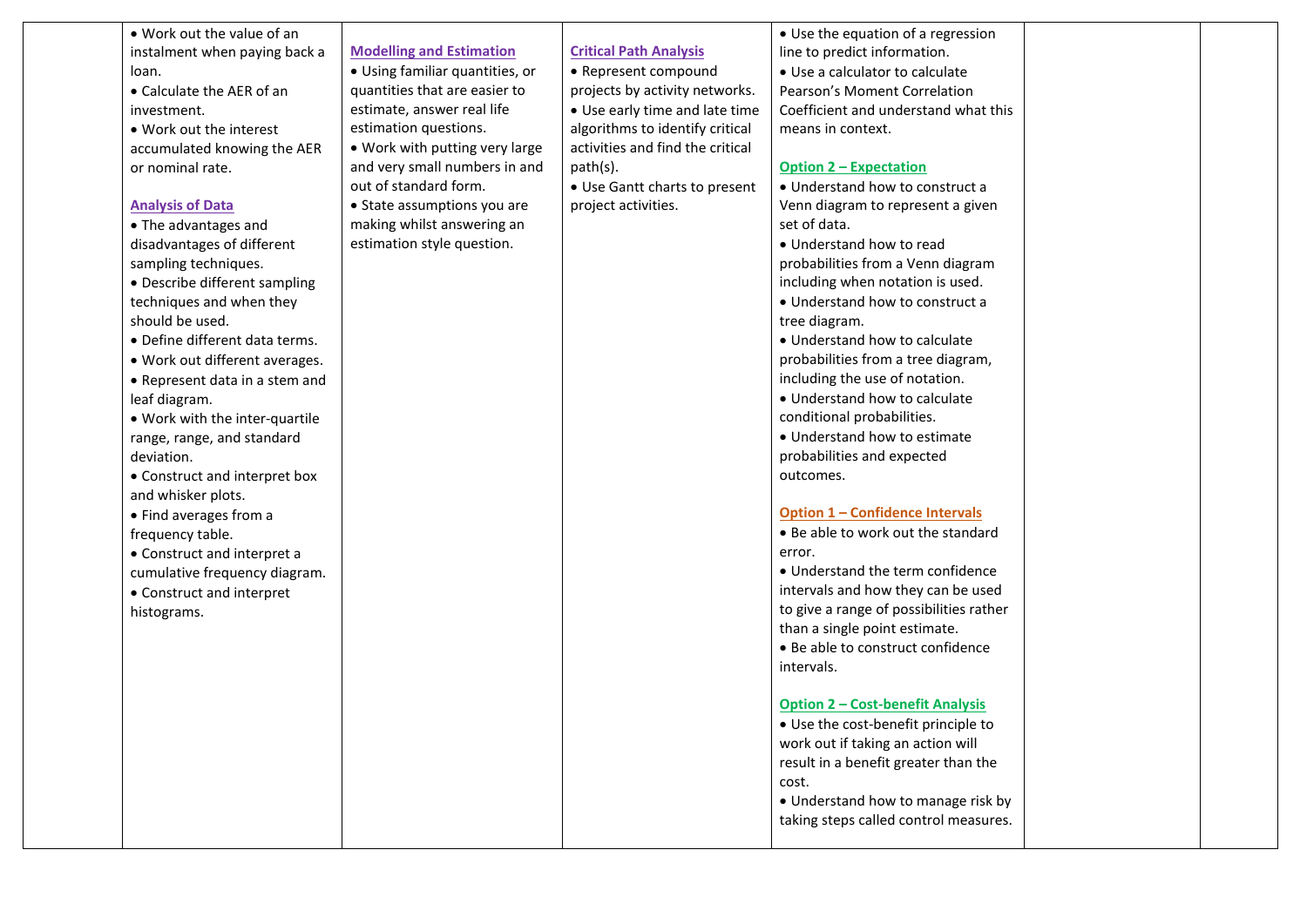| <b>Strategies</b> | <b>Personal Finance 1</b>                            | <b>Personal Finance 2</b>                                           | <b>The Normal Distribution</b>                         | <b>Option 1 - Correlation and</b>       | <b>Critical Path Analysis</b> |  |
|-------------------|------------------------------------------------------|---------------------------------------------------------------------|--------------------------------------------------------|-----------------------------------------|-------------------------------|--|
|                   | • Apply the correct method of                        | • The difference between                                            | • Standardise scores and how                           | <b>Regression</b>                       | • Know when data and          |  |
| Conditional       | finding insurance (income or                         | working out a mortgage                                              | this can be used to find                               | • Describe and analyse correlation in   | information from the          |  |
| Knowledge         | national insurance) and when                         | repayment and the remaining                                         | probabilities when a variable                          | the context of the question,            | media is reliable             |  |
|                   | one/both isn't necessary in                          | balance of a mortgage.                                              | is normally distributed.                               | including using the PMCC.               | including the analysis of     |  |
| 'I know           | certain scenarios.                                   | • Work out the original amount                                      | • Sketch a normal                                      | • Use the equation of a regression      | resources and                 |  |
| when to'          | • The difference between APR                         | knowing VAT has been added or                                       | distribution, and how this can                         | line to predict results.                | statements.                   |  |
|                   | and AER and when they should                         | the new amount given the VAT.                                       | be helpful when working out                            | • Use the line of best fit to predict   | • Use a variety of skills     |  |
|                   | be calculated.                                       | • Work between different                                            | different                                              | results.                                | from GCSE maths as well       |  |
|                   | • The difference between                             | currencies in a problem-solving                                     | proportions/probabilities                              | • Use the plotted mean to make the      | as skills from personal       |  |
|                   | working out a single instalment,                     | context.                                                            | from the curve.                                        | line of best fit/regression line as     | finance to analyse data,      |  |
|                   | the total loan, or the APR.                          |                                                                     | • Use your table of                                    | accurate as possible.                   | including in                  |  |
|                   | . Use bounds to work out the                         | <b>Modelling and Estimation</b>                                     | probabilities to work                                  |                                         | spreadsheets.                 |  |
|                   | maximum/minimum amount                               | • Apply different modelling                                         | backwards to find the correct                          | <b>Option 2 - Expectation</b>           |                               |  |
|                   | earned in a savings account.                         | techniques to provide as                                            | value, given the probability.                          | • Know when to apply ideas of           |                               |  |
|                   |                                                      | accurate an estimation                                              |                                                        | randomness, fairness, and equally       |                               |  |
|                   | <b>Analysis of Data</b>                              | calculation as possible.                                            | <b>Critical Path Analysis</b>                          | likely outcomes to calculate            |                               |  |
|                   | • Apply a certain sampling                           | • Apply a variety of skills                                         | • Know when to apply                                   | expected outcomes.                      |                               |  |
|                   | technique and why it may be                          | (potentially learned at GCSE) in                                    | suitable activity networks to<br>different situations. | • Know when to apply Venn               |                               |  |
|                   | more appropriate than another.                       | different contexts to allow for<br>as accurate answers as possible. |                                                        | diagrams and simple tree diagrams.      |                               |  |
|                   | • Use different averages, and<br>why one may be more | • State any assumptions made                                        |                                                        | • Know how to apply set notation.       |                               |  |
|                   | appropriate than another.                            | during an estimation                                                |                                                        | <b>Option 1 - Confidence Intervals</b>  |                               |  |
|                   | • Use a different measure of                         | calculation.                                                        |                                                        | • Know how to apply different levels    |                               |  |
|                   | spread, and why one may be                           |                                                                     |                                                        | of confidence intervals to different    |                               |  |
|                   | more appropriate than another.                       |                                                                     |                                                        | sized samples.                          |                               |  |
|                   | • Use different forms of                             |                                                                     |                                                        |                                         |                               |  |
|                   | analysing and presenting data,                       |                                                                     |                                                        | <b>Option 2 - Cost Benefit Analysis</b> |                               |  |
|                   | and why some may be more                             |                                                                     |                                                        | • Know what actions can be taken to     |                               |  |
|                   | appropriate than others.                             |                                                                     |                                                        | reduce or avoid specific risks and      |                               |  |
|                   |                                                      |                                                                     |                                                        | understand that these actions may       |                               |  |
|                   |                                                      |                                                                     |                                                        | have their own costs.                   |                               |  |
|                   |                                                      |                                                                     |                                                        | • Know when to use probabilities to     |                               |  |
|                   |                                                      |                                                                     |                                                        | help calculate expected values for      |                               |  |
|                   |                                                      |                                                                     |                                                        | costs and benefits of decisions.        |                               |  |
|                   |                                                      |                                                                     |                                                        |                                         |                               |  |
|                   |                                                      |                                                                     |                                                        |                                         |                               |  |
|                   |                                                      |                                                                     |                                                        |                                         |                               |  |
|                   |                                                      |                                                                     |                                                        |                                         |                               |  |
|                   |                                                      |                                                                     |                                                        |                                         |                               |  |
|                   |                                                      |                                                                     |                                                        |                                         |                               |  |
|                   |                                                      |                                                                     |                                                        |                                         |                               |  |
|                   |                                                      |                                                                     |                                                        |                                         |                               |  |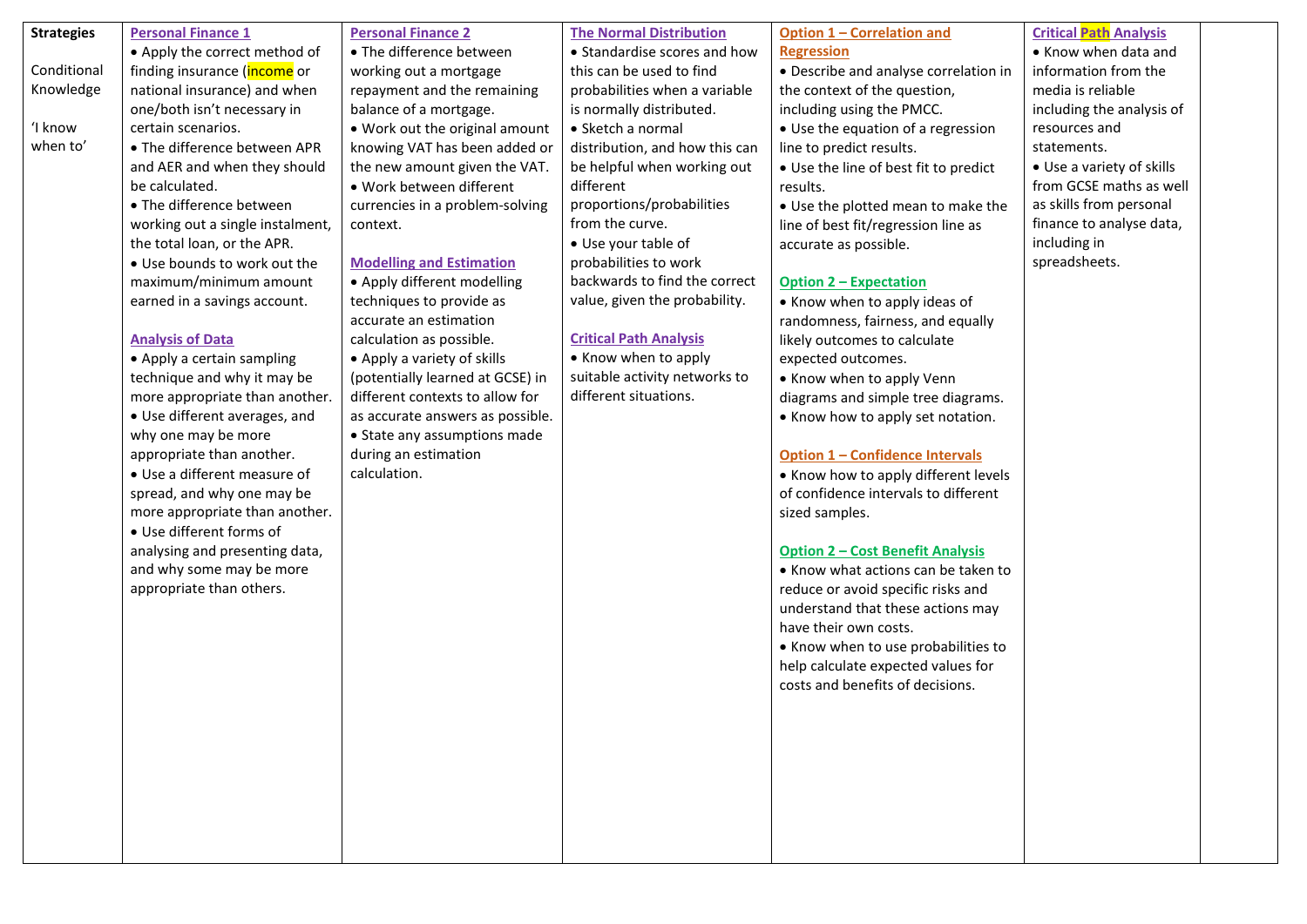| Key       | <b>Personal Finance 1</b>        |                  | <b>Personal Finance 2</b>        | <b>The Normal Distribution</b>                                |                     |                                | Option 1 - Correlation and                                                 | <b>Critical Path Analysis</b> |
|-----------|----------------------------------|------------------|----------------------------------|---------------------------------------------------------------|---------------------|--------------------------------|----------------------------------------------------------------------------|-------------------------------|
| Questions | 1) Sam works 20 hours a week     |                  | 1) Sarah and her partner would   | 1) The scores in a test are                                   |                     |                                | <b>Regression</b>                                                          | 1) A headline in a local      |
|           | at £10.50 per hour. He wants to  |                  | like to buy a house which is on  | normally distributed with a                                   |                     |                                | 1) Complete the scatter graph.                                             | newspaper ran                 |
|           | save £800 for a holiday. He pays |                  | the market for £250,000. They    | mean of 70 marks and a                                        |                     |                                | 2) Calculate the regression line and                                       | 'Transport costs increase     |
|           | only national insurance and      |                  | have a joint income of £70,000   | standard deviation of 6 marks.                                |                     |                                | plot this on your scatter graph.                                           | by less than 25%              |
|           | income tax. What fraction of his |                  | and have savings of £40,000.     | a) What is the probability that                               |                     |                                | 3) Use your regression line to predict                                     | between 2012 and              |
|           | earnings would he have to save   |                  | They can borrow up to 3.5        | a student picked at random                                    |                     |                                |                                                                            | 2015'. Using the data in      |
|           | if he wanted to save £800 in     |                  | times their joint income from    | scored more than 75 marks?                                    |                     |                                | 4) Calculate the PMCC for a new set                                        | the previous table,           |
|           | total in 6 months?               |                  | their mortgage lender.           | b) 26% of students passed the<br>test. What mark was the pass |                     |                                | of data. What does this mean in                                            | determine whether the         |
|           |                                  |                  | a) How much deposit will they    |                                                               |                     |                                | context?                                                                   | headline was justified.       |
|           | 2) Andrew wants to borrow        |                  | need?                            | mark?                                                         |                     |                                |                                                                            |                               |
|           | £1500. A lender offers him a     |                  | b) What percentage of the        | c) 15 students scored more                                    |                     |                                | <b>Option 2 - Expectation</b>                                              | 2) A second headline ran      |
|           | loan on the basis that he repays |                  | purchase price will this be?     | than 78 marks. How many                                       |                     |                                | 1) 80 students in Year 4 are asked                                         | 'Visiting the cinema is       |
|           | in three equal instalments. The  |                  |                                  | students took the test in                                     |                     |                                | about whether they like sharks,                                            | cheaper than it has ever      |
|           | APR is advertised at 7.5%. How   |                  | 2) A set of textbooks cost £300  | total?                                                        |                     |                                | crocodiles or hippos.                                                      | been'. Using the data         |
|           | much would each of Andrew's      |                  | including 20% VAT. What was      |                                                               |                     |                                | • All 80 students like at least 1 of the                                   | given in the table,           |
|           | instalments be?                  |                  | the price of the books before    | <b>Critical Path Analysis</b>                                 |                     |                                | animals.                                                                   | critically analyse this       |
|           |                                  |                  | VAT was added?                   | 1) Paul is getting ready to go                                |                     |                                | • 15 students like all 3 animals.                                          | statement.                    |
|           | 3) Paul put some money in a      |                  |                                  | to school. In the table below,                                |                     |                                | • 14 students like sharks and                                              |                               |
|           | savings account at 4%            |                  |                                  | list at least six separate<br>activities this might involve.  |                     |                                | crocodiles, but do not like hippos.                                        |                               |
|           | compound interest (rounded to    |                  | <b>Modelling and Estimation</b>  |                                                               |                     |                                | • 23 students like crocodiles and                                          |                               |
|           | the nearest per cent). What is   |                  | 1) Estimate the number of        | For each activity, indicate its                               |                     |                                | hippos.                                                                    |                               |
|           | the minimum amount of money      |                  | times a person blinks in a year. | likely duration and state the                                 |                     |                                | • 21 students like sharks and hippos.                                      |                               |
|           | he can make in 4 years?          |                  | State any assumptions you        |                                                               | immediate preceding | • 44 students like crocodiles. |                                                                            |                               |
|           |                                  |                  | make.                            | activities.                                                   |                     |                                | • 12 students like only sharks.                                            |                               |
|           | <b>Analysis of Data</b>          |                  |                                  |                                                               |                     |                                | Draw a Venn diagram to show the                                            |                               |
|           | 1)100 children between the       |                  |                                  | <b>Activity</b>                                               | Immediate           | <b>Duration</b>                | above information.                                                         |                               |
|           | ages of 11 and 15 were asked     |                  |                                  |                                                               |                     |                                |                                                                            |                               |
|           | how much sugar they              |                  |                                  |                                                               |                     |                                | <b>Option 1 - Confidence Intervals</b>                                     |                               |
|           | consumed on a typical day.       |                  |                                  |                                                               |                     |                                | Human body temperature can be                                              |                               |
|           | Draw a suitable frequency        |                  |                                  |                                                               |                     |                                | modelled by a normal distribution                                          |                               |
|           | diagram to represent this data.  |                  |                                  |                                                               |                     |                                | with a mean of 36 degrees and a                                            |                               |
|           |                                  |                  |                                  |                                                               |                     |                                | variance of 2 degrees. Construct a                                         |                               |
|           | Amount of sugar, s<br>(grams)    | <b>Frequency</b> |                                  |                                                               |                     |                                | 90% confidence interval.                                                   |                               |
|           | $0 \leqslant s \leqslant 40$     | 12               |                                  |                                                               |                     |                                |                                                                            |                               |
|           | $40 \leq s \leq 60$              | 18               |                                  |                                                               |                     |                                | <b>Option 2 - Cost Benefit Analysis</b>                                    |                               |
|           | $60 \leq s \leq 70$              | 23               |                                  |                                                               |                     |                                | Martha is considering buying a car.                                        |                               |
|           | $70 \le s \le 80$                | 27               |                                  |                                                               |                     |                                | She has decided on a particular                                            |                               |
|           | $80 \leq s \leq 120$             | 20               |                                  |                                                               |                     |                                | model of car and has several options<br>for buying it. Analyse the options |                               |
|           |                                  |                  |                                  |                                                               |                     |                                | below and advise Martha on the best                                        |                               |
|           |                                  |                  |                                  |                                                               |                     |                                | option and the expected cost.                                              |                               |
|           |                                  |                  |                                  |                                                               |                     |                                |                                                                            |                               |